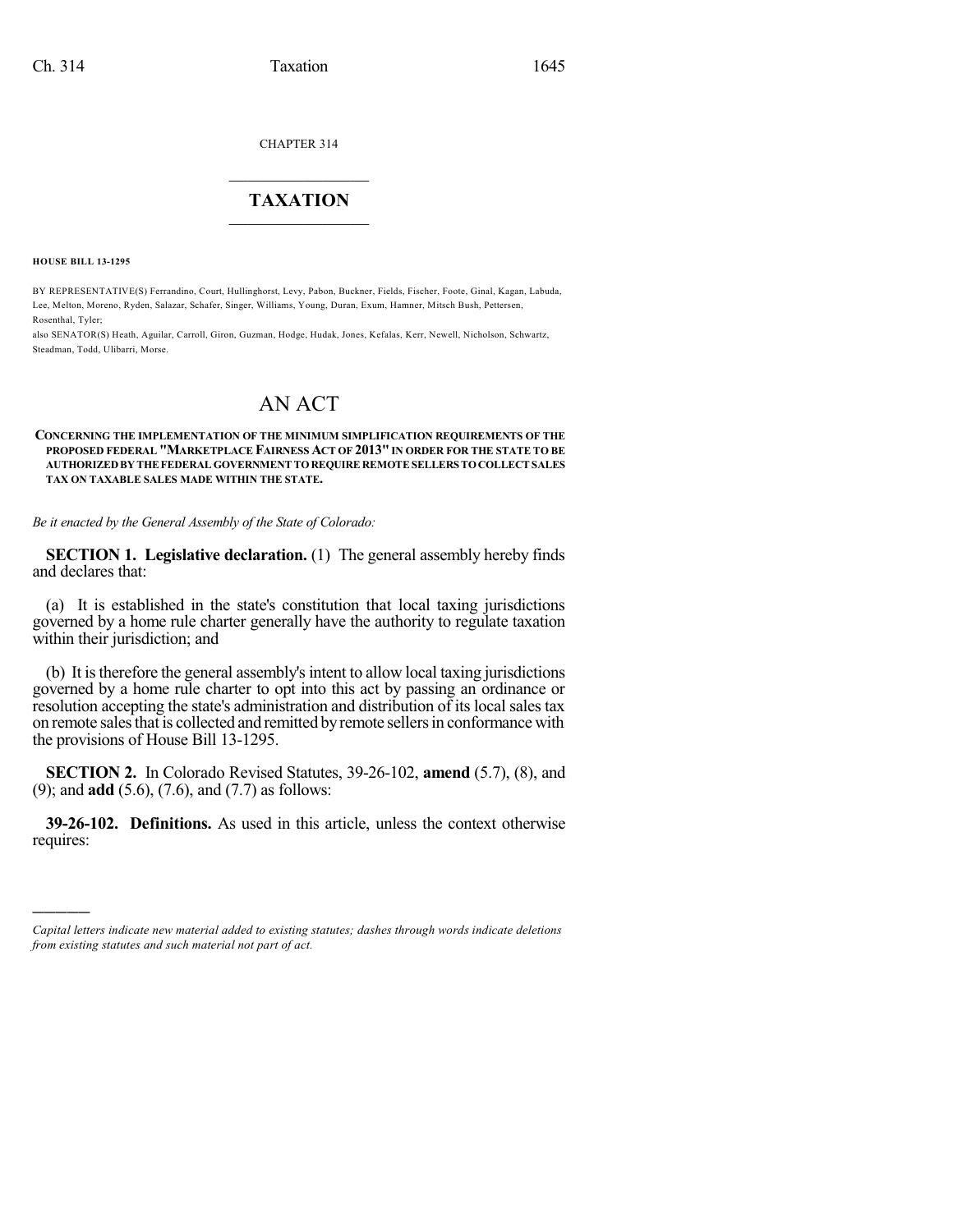#### 1646 Taxation Ch. 314

(5.6) "LIVESTOCK PRODUCTION FACILITY" MEANS ANY STRUCTURE USED PREDOMINATELY FOR THE HOUSING, CONTAINING, SHELTERING, OR FEEDING OF LIVESTOCK, INCLUDING, WITHOUT LIMITATION, BARNS, CORRALS, FEEDLOTS, AND SWINE HOUSES.

(5.7)(a) "Livestock production facility"means anystructure used predominantly for the housing, containing, sheltering, or feeding of livestock, including, without limitation, barns, corrals, feedlots, and swine houses "LOCAL TAXINGJURISDICTION" MEANS A CITY, TOWN, MUNICIPALITY, COUNTY, SPECIAL DISTRICT, OR AUTHORITY AUTHORIZED TO LEVY A SALES TAX PURSUANT TO TITLE 24,25,29,30,31,32,37,42, OR 43,C.R.S., AND ANY MUNICIPALITY GOVERNED BY A HOME RULE CHARTER THAT PASSES AN ORDINANCE, RESOLUTION, OR CHARTER PROVISION ACCEPTING THE STATE'S ADMINISTRATION AND DISTRIBUTION OF ITS LOCAL SALES TAX ON REMOTE SALES THAT IS COLLECTED AND REMITTED BY REMOTE SELLERS IN CONFORMANCE WITH THE PROVISIONS OF HOUSE BILL 13-1295.

(b) ANY MUNICIPALITY GOVERNED BY A HOME RULE CHARTER THAT PASSES AN ORDINANCE, RESOLUTION, OR CHARTER PROVISION ACCEPTING THE STATE'S ADMINISTRATION AND DISTRIBUTION OF ITS LOCAL SALES TAX ON REMOTE SALES THAT IS COLLECTED AND REMITTED BY REMOTE SELLERS IN CONFORMANCE WITH THE PROVISIONS OF HOUSE BILL 13-1295 MUST PROVIDE A COPY OF SUCH ORDINANCE, RESOLUTION, OR CHARTER PROVISION TO THE DEPARTMENT OF REVENUE NO LATER THAN THIRTY DAYS AFTER ITS ADOPTION.

(7.6) "REMOTE SALE" MEANS A SALE INTO THIS STATE AS SPECIFIED IN SUBSECTION (9) OF THIS SECTION IN WHICH THE RETAILER WOULD NOT LEGALLY BE REQUIRED TO PAY, COLLECT, OR REMIT STATE OR LOCAL SALES TAXES UNLESS PROVIDED BY AN ACT OF CONGRESS.

(7.7) "REMOTE SELLER" MEANS A PERSON WHO MAKES A REMOTE SALE; EXCEPT THAT A REMOTE SELLER DOES NOT INCLUDE A SMALL SELLER AS DEFINED IN AN ACT OF CONGRESS THAT AUTHORIZES STATES TO REQUIRE CERTAIN RETAILERS TO PAY, COLLECT, OR REMIT STATE OR LOCAL SALES TAXES.

(8) "Retailer" or "vendor"means a person doing businessin thisstate, INCLUDING A REMOTE SELLER, known to the trade and public assuch, and selling to the user or consumer, and not for resale.

(9) "Retail sale" includes all sales made within the state except wholesale sales. FOR ITEMS DELIVERED BY THE RETAILER, A RETAIL SALE IS MADE AT THE LOCATION WHERE THE ITEM SOLD IS RECEIVED BY THE PURCHASER, BASED ON THE LOCATION INDICATED BY INSTRUCTIONS FOR DELIVERY THAT THE PURCHASER FURNISHES TO THE RETAILER. WHEN NO DELIVERY LOCATION IS SPECIFIED, THE REMOTE SALE IS SOURCED TO THE CUSTOMER'S ADDRESS THAT IS EITHER KNOWN TO THE RETAILER OR,IF NOT KNOWN,OBTAINED BY THE RETAILER DURING THE CONSUMMATION OF THE TRANSACTION,INCLUDING THE ADDRESS OF THE CUSTOMER'S PAYMENT INSTRUMENT IF NO OTHER ADDRESS IS AVAILABLE. IF AN ADDRESS IS UNKNOWN AND A BILLING ADDRESS CANNOT BE OBTAINED, THE REMOTE SALE IS SOURCED TO THE ADDRESS OF THE RETAILER FROM WHICH THE REMOTE SALE WAS MADE.

**SECTION 3.** In Colorado Revised Statutes, 39-26-103, **amend** (1) (c), (2), (4),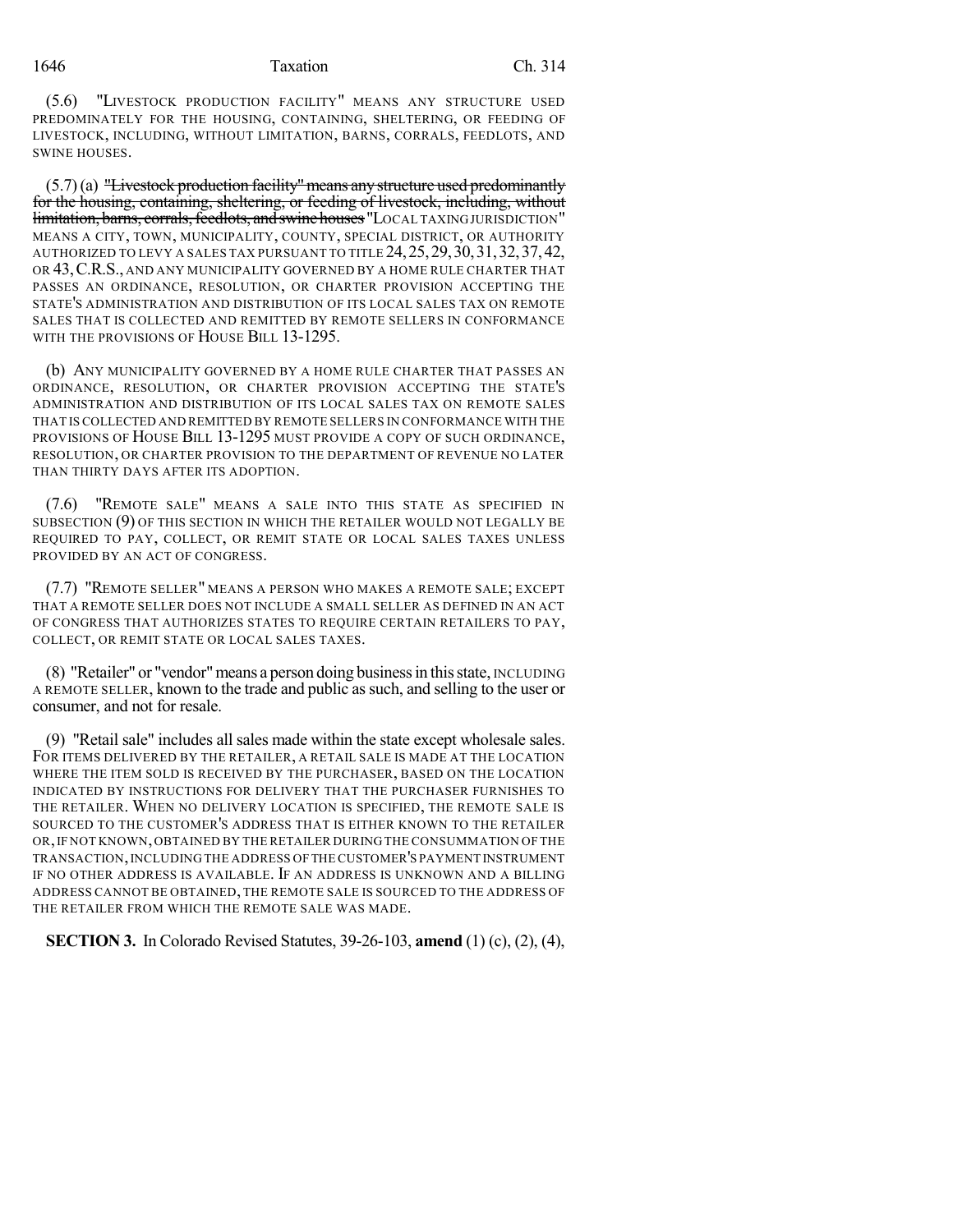and (7) as follows:

**39-26-103. Licenses- fee - revocation.** (1) (c) For each license issued, a fee of sixteen dollars shall be paid, which fee shall accompany the application together with an additional fifty-dollar deposit; EXCEPT THAT THE ADDITIONAL DEPOSIT MAY NOT BE REQUIRED OF A REMOTE SELLER. A further fee of sixteen dollars shall be paid for each two-year period or fraction thereof for which said license is renewed. Payment of a fee for such a license issued after June 30 shall be prorated in increments of six months. The fifty-dollar deposit shall be allowed as a credit against the Colorado sales tax to be remitted. Except for licenses issued pursuant to paragraph (b) of subsection (9) of this section, all licenses issued pursuant to this section shall be renewed on a biennial basis, effective January 1, 1986.

 $(2)$  (a) In case business is transacted IF A RETAILER MAKES RETAIL SALES at two or more separate places by one person OF BUSINESS IN THE STATE, a separate license for each place of business shall be required.

(b) A REMOTE SELLER IS ONLY REQUIRED TO HAVE A SINGLE LICENSE.

(4) The executive director OF THE DEPARTMENT OF REVENUE, after reasonable notice and a full hearing, may revoke the license of any person found by him or her to have violated any provision of this article. Any person engaged in the business of selling at retail in this state RETAILER WHO MAKES RETAIL SALES without securing a license therefor commits a class 3 misdemeanor and shall be punished according to section 18-1.3-501, C.R.S. Any person RETAILER who engages in the business of selling at retail in this state MAKES RETAIL SALES without a license may also be subject to a civil penalty of fifty dollars per day to a maximum penalty of one thousand dollars. Such penalty shall be assessed by the executive director or his or her authorized agent and shall be waived or reduced if such failure to obtain such license is due to reasonable cause and not willful neglect or intent to defraud.

(7) It is the duty of the executive director OF THE DEPARTMENT OF REVENUE, at the time of issuance of any new license for the business of selling at retail under this **part 1, FOR A RETAILER WHO MAKES RETAIL SALES, EXCEPT FOR A REMOTE SELLER,** to notify the county treasurer of the county where the new licensee is located, of the name and address of the licensee.

**SECTION 4.** In Colorado Revised Statutes, 39-26-104, **amend** (1) introductory portion; and **add** (2) as follows:

**39-26-104. Property and services taxed.** (1) EXCEPT AS PROVIDED IN SUBSECTION (2), there is levied and there shall be collected and paid a tax in the amount stated in section 39-26-106 as follows:

(2) UPON THE EFFECTIVE DATE OF AN ACT OF CONGRESS THAT AUTHORIZES STATES TO REQUIRE CERTAIN RETAILERS TO PAY, COLLECT, OR REMIT STATE OR LOCAL SALES TAXES:

(a) (I) WITH RESPECT TO REMOTE SALES THERE IS LEVIED AND THERE SHALL BE COLLECTED AND PAID BY REMOTE SELLERS ON EVERY INCIDENT SUBJECT TO TAX AS SET FORTH IN SUBSECTION (1) OF THIS SECTION, BUT NOT INCLUDING THE INCIDENTS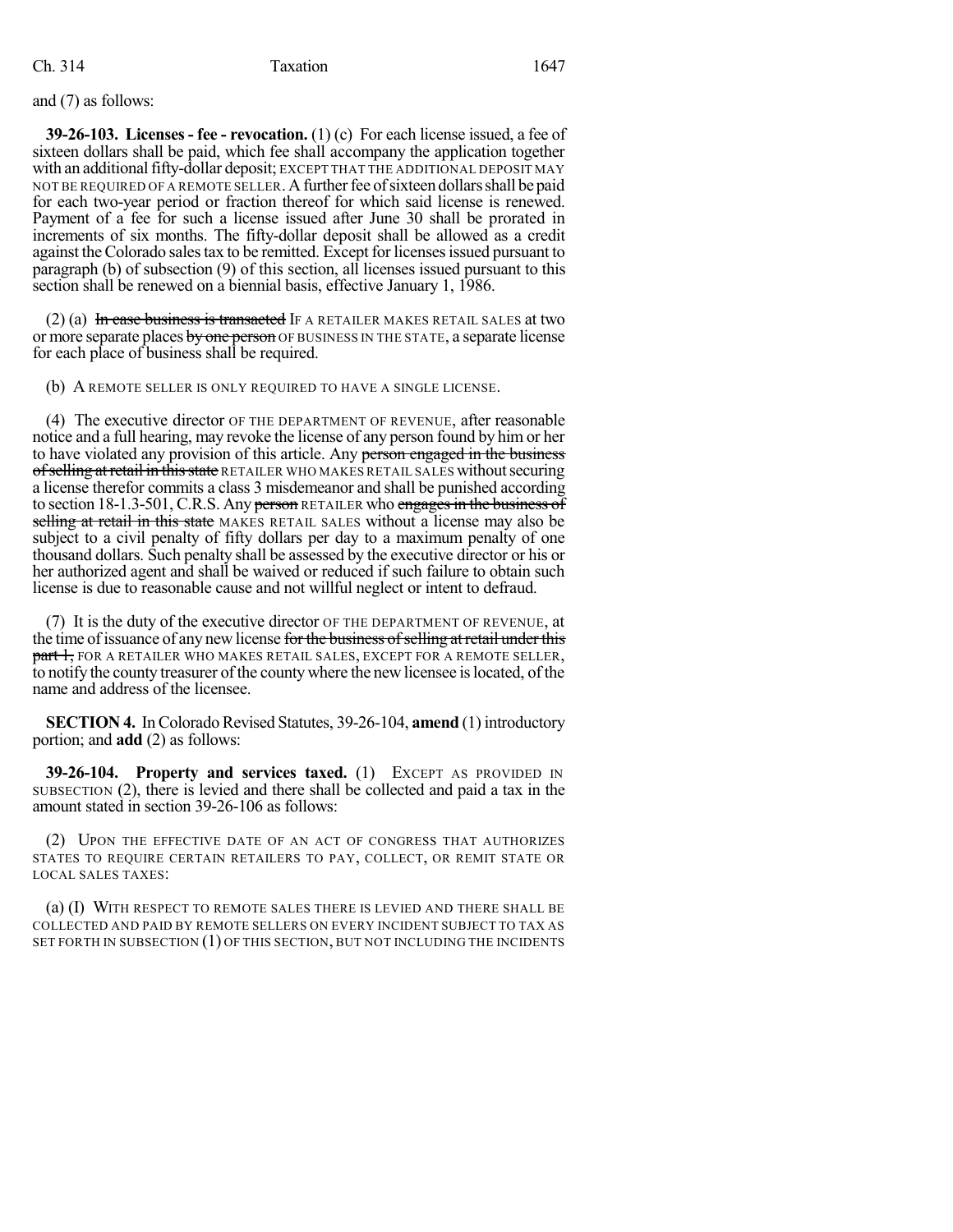SET FORTH IN PARAGRAPH  $(e)$  OF THIS SUBSECTION  $(2)$ , A TAX AT THE RATE SPECIFIED IN SECTION 39-26-106. ANY EXEMPTIONS WITH RESPECT TO PART 1 OF THIS ARTICLE AS SET FORTH IN THIS TITLE ARE APPLICABLE.

(II) IN ADDITION TO SUBPARAGRAPH (I) OF THIS PARAGRAPH (a), EVERY REMOTE SELLER SHALL COLLECT AND REMIT, AS PROVIDED IN SECTION 39-26-122.7, THE SALES TAX AT THE GENERAL SALES TAX RATE LEVIED BY A LOCAL TAXING JURISDICTION;EXCEPT THAT SUCH SALES TAX SHALL ONLY BE COLLECTED ON EVERY INCIDENT SUBJECT TO TAX AS SET FORTH IN SUBSECTION (1) OF THIS SECTION. ANY EXEMPTIONS WITH RESPECT TO PART 1 OF THIS ARTICLE AS SET FORTH IN THIS TITLE ARE APPLICABLE.

(b) NOTWITHSTANDING ANY PROVISION OF LAW, A LOCAL TAXING JURISDICTION MAY NOT COLLECT A SALES OR USE TAX ON REMOTE SALES EXCEPT AS PROVIDED IN THIS SUBSECTION (2).

(c) NOTWITHSTANDING ANY PROVISION OF LAW, WITH RESPECT TO A LOCAL TAXING JURISDICTION,THE EFFECTIVE DATE OF ANY CHANGE IN THE GENERAL SALES TAX RATE OF THE LOCAL TAXING JURISDICTION SHALL BE EITHER JANUARY 1 OR JULY 1 FOLLOWING THE DATE OF THE ELECTION IN WHICH SUCH A SALES TAX PROPOSAL IS APPROVED; AND NOTICE OF THE ADOPTION OF ANY SALES TAX PROPOSAL SHALL BE SUBMITTED BY THE LOCAL TAXING JURISDICTION TO THE EXECUTIVE DIRECTOR OF THE DEPARTMENT OF REVENUE AT LEAST ONE HUNDRED DAYS PRIOR TO THE EFFECTIVE DATE OF SUCH TAX. IF SUCH A SALES TAX PROPOSAL IS APPROVED AT AN ELECTION HELD LESS THAN ONE HUNDRED FIVE DAYS PRIOR TO THE JANUARY 1 OR JULY 1 FOLLOWING THE DATE OF ELECTION, SUCH SALES TAX PROPOSAL SHALL NOT BE EFFECTIVE UNTIL THE NEXT SUCCEEDING JANUARY 1 OR JULY 1.

(d) FOR THE PURPOSE OF THE ADMINISTRATION BY THE STATE OF THE PROVISIONS OF THIS SUBSECTION (2), EACH LOCAL TAXING JURISDICTION SHALL FILE, PURSUANT TO SECTION 29-2-109,C.R.S., WITH THE EXECUTIVE DIRECTOR OF THE DEPARTMENT OF REVENUE A COPY OF EACH SALES TAX ORDINANCE OR RESOLUTION, OR ANY AMENDMENT THERETO, THAT CHANGES THE GENERAL SALES TAX RATE DESCRIBED IN PARAGRAPH (a) OF THIS SUBSECTION (2), AND A COPY OF ANY ORDINANCE OR RESOLUTION THAT CHANGES THE LOCAL TAXING JURISDICTION'S BOUNDARIES, NO LATER THAN ONE HUNDRED DAYS BEFORE THE EFFECTIVE DATE THEREOF.

(e) NOTWITHSTANDING ANY PROVISIONS OF LAW,THE FOLLOWING INCIDENTS ARE NOT SUBJECT TO THE COLLECTION AND PAYMENT OF SALES TAX BY REMOTE SELLERS AS SET FORTH IN PARAGRAPH (a) OF THIS SUBSECTION (2):

(I) DIRECT MAIL ADVERTISING MATERIALS AS DEFINED IN SECTION 39-26-102  $(2.8);$ 

(II) CANDY AS DEFINED IN SECTION 39-26-707 (1.5) (b) (I);

(III) SOFT DRINKS AS DEFINED IN SECTION  $39-26-707(1.5)$  (b) (II);

(IV) NONESSENTIAL ARTICLES AS DESCRIBED IN SECTION 39-26-707 (1)(c); AND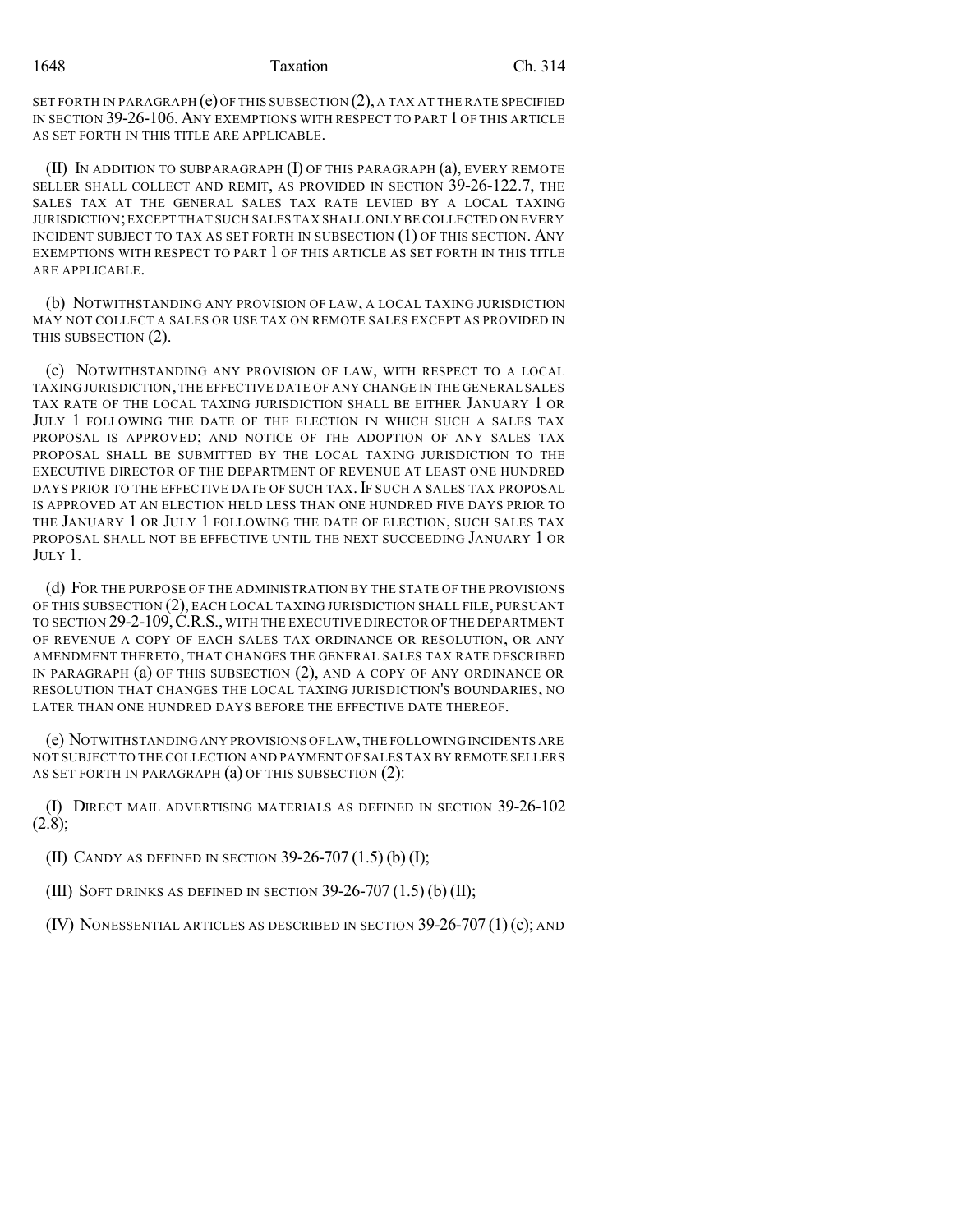(V) NONESSENTIAL CONTAINERS OR BAGS AS DESCRIBED IN SECTION 39-26-707  $(1)$  (d).

**SECTION 5.** In Colorado Revised Statutes, **repeal and reenact, with amendments,** 39-26-105 as follows:

**39-26-105. Vendor liable for tax - repeal.** (1) (a) (I) (A) EXCEPT AS PROVIDED IN SUB-SUBPARAGRAPH  $(B)$  OF THIS SUBPARAGRAPH  $(I)$  and in Subparagraph  $(II)$ OF THIS PARAGRAPH (a), EVERY RETAILER SHALL, IRRESPECTIVE OF THE PROVISIONS OF SECTION 39-26-106, BE LIABLE AND RESPONSIBLE FOR THE PAYMENT OF AN AMOUNT EQUIVALENT TO TWO AND NINETY ONE-HUNDREDTHS PERCENT OF ALL SALES MADE ON OR AFTER JANUARY 1,2001, BY THE RETAILER OF COMMODITIES OR SERVICES AS SPECIFIED IN SECTION 39-26-104.

(B) A RETAILER WHO HAS RECEIVED IN GOOD FAITH FROM A QUALIFIED PURCHASER A DIRECT PAYMENT PERMIT NUMBER ISSUED PURSUANT TO SECTION 39-26-103.5 SHALL NOT BE LIABLE OR RESPONSIBLE FOR THE COLLECTION AND REMITTANCE OF THE TAX IMPOSED BY THIS ARTICLE ON ANY SALE MADE TO THE QUALIFIED PURCHASER THAT IS PAID FOR DIRECTLY FROM SUCH QUALIFIED PURCHASER'S FUNDS AND NOT THE PERSONAL FUNDS OF ANY INDIVIDUAL.

(II) AREMOTE SELLER SHALL BE LIABLE AND RESPONSIBLE FOR THE PAYMENT OF THE AMOUNTS SPECIFIED IN SECTION 39-26-104 (2) (a).

(b)  $(I)$  Except as provided in subparagraph  $(II)$  of this paragraph  $(b)$ , EVERY RETAILER SHALL, BEFORE THE TWENTIETH DAY OF EACH MONTH, MAKE A RETURN TO THE EXECUTIVE DIRECTOR OF THE DEPARTMENT OF REVENUE FOR THE PRECEDING CALENDAR MONTH. THE EXECUTIVE DIRECTOR SHALL DETERMINE WHAT INFORMATION THE RETURNS MUST CONTAIN,HOW THE RETURNS MUST BE MADE,AND THE TYPE OF FORMS THAT MUST BE USED.

(II) EVERY REMOTE SELLER SHALL MAKE A RETURN TO THE EXECUTIVE DIRECTOR OF THE DEPARTMENT OF REVENUE AS SPECIFIED IN SECTION 39-26-122.7.

(c) (I) (A) EXCEPT AS PROVIDED IN SUB-SUBPARAGRAPH (B) OF THIS SUBPARAGRAPH (I), EVERY RETAILER SHALL REMIT, ALONG WITH THE RETURN REQUIRED IN PARAGRAPH  $(b)$  OF THIS SUBSECTION  $(1)$ , AN AMOUNT EQUIVALENT TO THE PERCENTAGE ON SALES AS SPECIFIED IN SUBPARAGRAPH  $(I)$  OF PARAGRAPH  $(a)$ OF THIS SUBSECTION (1) TO THE EXECUTIVE DIRECTOR OF THE DEPARTMENT OF REVENUE, LESS AN AMOUNT AS SET FORTH IN SUBPARAGRAPH (II) OF THIS PARAGRAPH (c) TO COVER THE RETAILER'S EXPENSE IN THE COLLECTION AND REMITTANCE OF SAID TAX.

(B) EVERY REMOTE SELLER SHALL REMIT, ALONG WITH THE RETURN REQUIRED IN PARAGRAPH  $(b)$  OF THIS SUBSECTION  $(1)$ , THE AMOUNTS SPECIFIED IN SECTION 39-26-104 (2) (a), LESS AN AMOUNT AS SET FORTH IN SUBPARAGRAPH (II) OF THIS PARAGRAPH (c) TO COVER THE RETAILER'S EXPENSE IN THE COLLECTION AND REMITTANCE OF SAID TAX.

(II) EXCEPT AS PROVIDED IN SECTION 39-26-105.3 (8) (b) (III):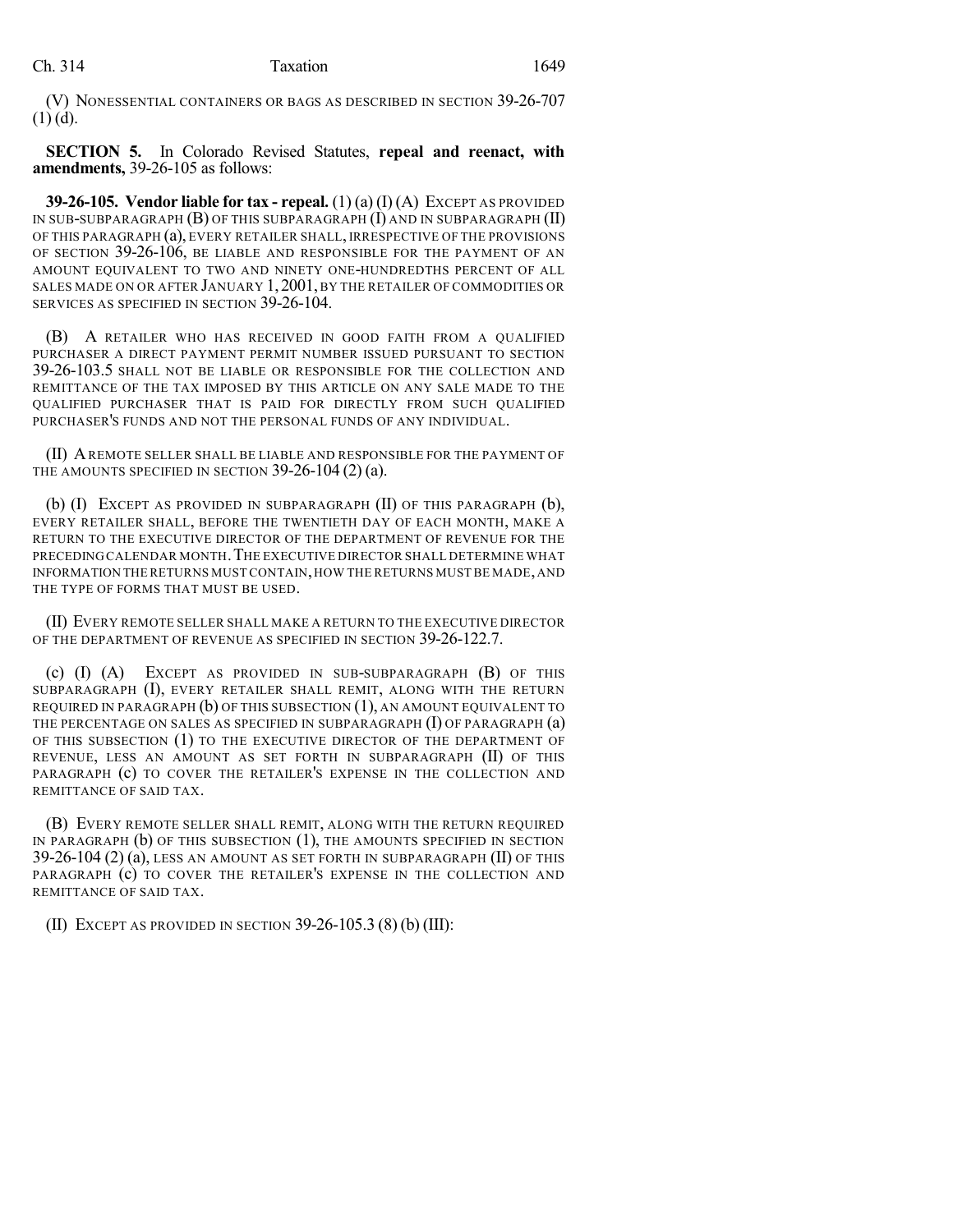(A) EXCEPT AS PROVIDED IN SUB-SUBPARAGRAPH (B),THE AMOUNT RETAINED BY A RETAILER TO COVER THE RETAILER'S EXPENSE IN COLLECTING AND REMITTING TAX PURSUANT TO THIS SECTION SHALL BE THREE AND ONE-THIRD PERCENT OF ALL SALES TAX REPORTED.

(B) FOR A TWELVE-MONTH PERIOD COMMENCING UPON THE FIRST DAY OF THE THIRD MONTH FOLLOWING THE EFFECTIVE DATE OF ANY ACT OF CONGRESS AUTHORIZING STATES TO REQUIRE CERTAIN RETAILERS TO PAY, COLLECT, OR REMIT STATE OR LOCAL SALES TAX, THE PERCENTAGE OF ALL SALES TAX REPORTED AS SPECIFIED IN SUB-SUBPARAGRAPH  $(A)$  of this subparagraph  $(II)$  shall be REDUCED BY ONE HUNDRED FIVE ONE-THOUSANDTHS PERCENTAGE POINTS.

(III) IF ANY RETAILER IS DELINQUENT IN REMITTING SAID TAX, OTHER THAN IN UNUSUAL CIRCUMSTANCES SHOWN TO THE SATISFACTION OF THE EXECUTIVE DIRECTOR OF THE DEPARTMENT OF REVENUE,THE RETAILER SHALL NOTBE ALLOWED TO RETAIN ANY AMOUNTS TO COVER SUCH RETAILER'S EXPENSE IN COLLECTING AND REMITTING SAID TAX,AND AN AMOUNT EQUIVALENT TO THE SAID PERCENTAGE,PLUS THE AMOUNT OF ANY LOCAL VENDOR EXPENSE THAT MAY BE ALLOWED BY THE LOCAL GOVERNMENT TO THE VENDOR, SHALL BE REMITTED TO THE EXECUTIVE DIRECTOR BY ANY SUCH DELINQUENT VENDOR. ANY LOCAL VENDOR EXPENSE REMITTED TO THE EXECUTIVE DIRECTOR SHALL BE DEPOSITED TO THE STATE GENERAL FUND.

(2) THE EXECUTIVE DIRECTOR OF THE DEPARTMENT OF REVENUE MAY EXTEND THE TIME FOR MAKING A RETURN AND PAYING THE TAXES DUE UNDER SUCH REASONABLE RULES AS THE EXECUTIVE DIRECTOR MAY PRESCRIBE, BUT NO SUCH EXTENSION SHALL BE FOR A GREATER PERIOD THAN IS PROVIDED FOR IN SECTION 39-26-109.

(3) THE BURDEN OF PROVING THAT ANY RETAILER IS EXEMPT FROM COLLECTING THE TAX ON ANY GOODS SOLD AND PAYING THE SAME TO THE EXECUTIVE DIRECTOR OF THE DEPARTMENT OF REVENUE, OR FROM MAKING SUCH RETURNS, SHALL BE ON THE RETAILER UNDER SUCH REASONABLE REQUIREMENTS OF PROOF AS THE EXECUTIVE DIRECTOR MAY PRESCRIBE.

(4) EVERY RETAILER CONDUCTING A BUSINESS IN WHICH THE TRANSACTION BETWEEN THE RETAILER AND THE CONSUMER CONSISTS OF THE SUPPLYING OF TANGIBLE PERSONAL PROPERTY AND SERVICES IN CONNECTION WITH THE MAINTENANCE OR SERVICING OF THE SAME SHALL BE REQUIRED TO PAY THE TAXES LEVIED UNDER THIS ARTICLE UPON THE FULL CONTRACT PRICE, UNLESS APPLICATION IS MADE TO THE EXECUTIVE DIRECTOR OF THE DEPARTMENT OF REVENUE FOR PERMISSION TO USE A PERCENTAGE BASIS OF REPORTING THE TANGIBLE PERSONAL PROPERTY SOLD AND THE SERVICES SUPPLIED UNDER SUCH CONTRACT. THE EXECUTIVE DIRECTOR IS AUTHORIZED TO DETERMINE THE PERCENTAGE BASED UPON THE RATIO OF THE TANGIBLE PERSONAL PROPERTY INCLUDED IN THE CONSIDERATION AS IT BEARS TO THE TOTAL OF THE CONSIDERATION PAID UNDER SAID COMBINATION CONTRACT OR SALE THAT IS SUBJECT TO THE SALES TAX LEVIED UNDER THE PROVISIONS OF THIS PART 1. THIS SECTION SHALL NOT BE CONSTRUED TO INCLUDE ITEMS UPON WHICH THE SALES TAX IS IMPOSED ON THE FULL PURCHASE PRICE AS DESIGNATED IN SECTION 39-26-102 (12).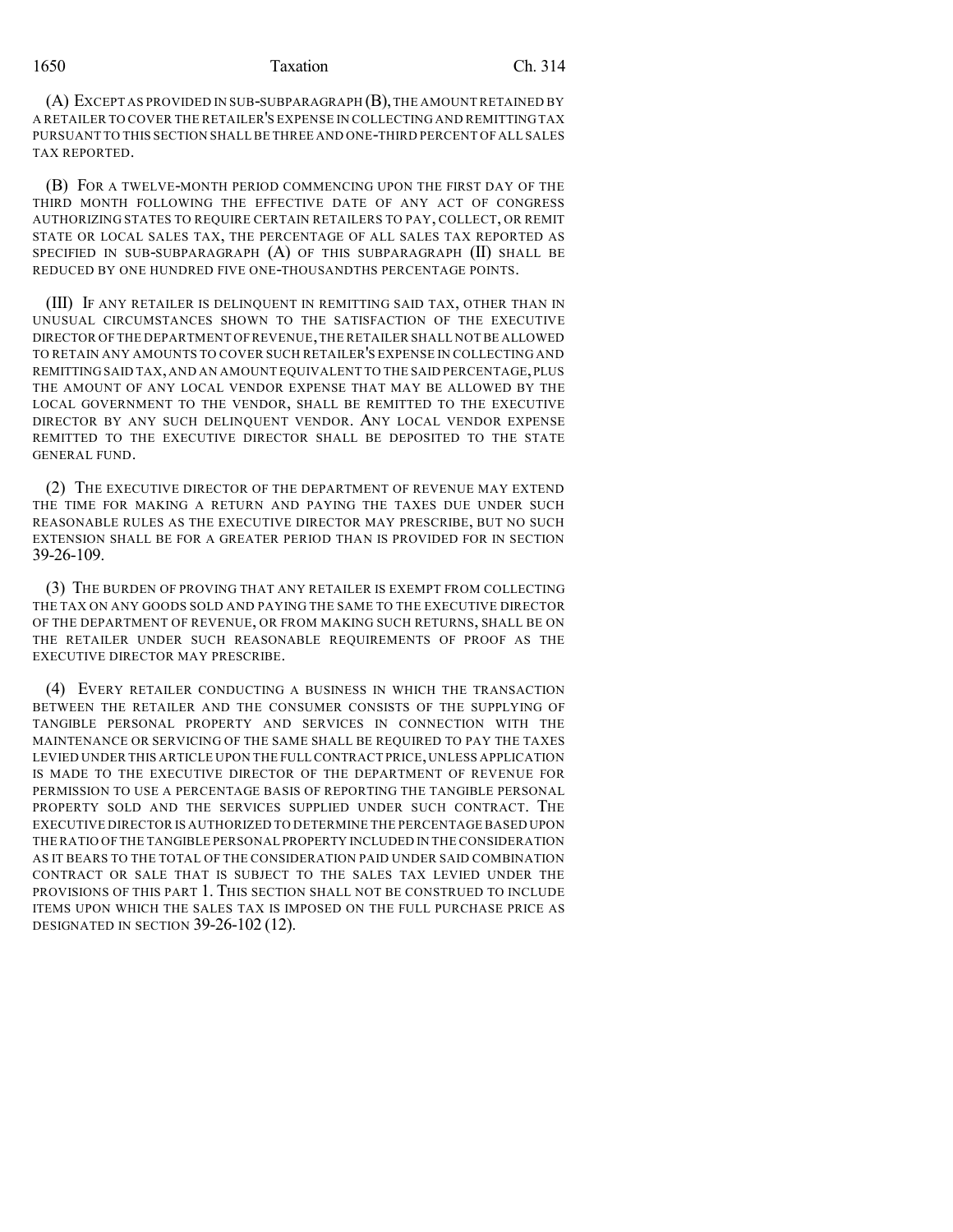#### Ch. 314 **Taxation** 1651

(5) (a) A QUALIFIED PURCHASER MAY PROVIDE A DIRECT PAYMENT PERMIT NUMBER TO A RETAILER THAT IS LIABLE AND RESPONSIBLE FOR COLLECTING AND REMITTING THE TAX IMPOSED BY THIS ARTICLE ON ANY SALE MADE TO THE QUALIFIED PURCHASER. A QUALIFIED PURCHASER HOLDING A DIRECT PAYMENT PERMIT NUMBER SHALL,BEFORE THE TWENTIETH DAY OF EACH MONTH SUBSEQUENT TO THE MONTH IN WHICH ANY SALE TO THE QUALIFIED PURCHASER WAS MADE FOR WHICH THE QUALIFIED PURCHASER'S DIRECT PAYMENT PERMIT NUMBER WAS USED, MAKE A RETURN AND REMIT DIRECTLY TO THE EXECUTIVE DIRECTOR OF THE DEPARTMENT OF REVENUE THE AMOUNT OF SUCH TAX OWING ON ALL SUCH SALES TO THE QUALIFIED PURCHASER MADE IN THE PRECEDING MONTH. SUCH RETURNS OF THE QUALIFIED PURCHASER OR DULY AUTHORIZED AGENT SHALL CONTAIN SUCH INFORMATION AND BE MADE IN SUCH MANNER AND UPON SUCH FORMS AS THE EXECUTIVE DIRECTOR SHALL PRESCRIBE.

(b) NOTWITHSTANDING THE PROVISIONS OF SECTION 39-21-113 (4), THE DEPARTMENT OF REVENUE SHALL MAKE AVAILABLE TO ALL QUALIFIED PURCHASERS AN ELECTRONIC LIST OF ALL REMOTE SELLERS AND THEIR COLORADO ACCOUNT NUMBERS IN ORDER TO FACILITATE THE QUALIFIED PURCHASER'S APPROPRIATE REMITTANCE OF TAX PURSUANT TO PARAGRAPH (a) OF THIS SUBSECTION (5). SUCH LIST MUST REMAIN CONFIDENTIAL IN THE HANDS OF THE QUALIFIED PURCHASER,AND THE QUALIFIED PURCHASER IS SUBJECT TO THE SAME LIMITATIONS SPECIFIED IN SECTION 39-21-113 (4) THAT APPLY TO THE DEPARTMENT OF REVENUE, INCLUDING THE REQUIREMENT THAT SUCH LIST BE USED ONLY FOR THE PURPOSE OF PROPER ADMINISTRATION OF THE TAX.

(c) FROM THE AMOUNT OF THE TAX REQUIRED TO BE REMITTED PURSUANT TO PARAGRAPH (a) OF THIS SUBSECTION (5), A QUALIFIED PURCHASER SHALL BE ENTITLED TO RETAIN THE AMOUNT SPECIFIED IN SUBPARAGRAPH (II) OF PARAGRAPH (c) OF SUBSECTION (1) OF THIS SECTION THAT A RETAILER WOULD OTHERWISE BE ENTITLED TO RETAIN TO COVER THE RETAILER'S EXPENSE IN COLLECTING AND REMITTING THE TAX IMPOSED BY THIS ARTICLE IF THE QUALIFIED PURCHASER HAD NOT PROVIDED A DIRECT PAYMENT PERMIT NUMBER TO THE RETAILER.

**SECTION 6.** In Colorado Revised Statutes, 39-26-105, **amend** (1) (g) (I) as follows:

**39-26-105. Vendor liable for tax - repeal.** (1) (g) (I) (A) EXCEPT AS PROVIDED IN SUB-SUBPARAGRAPH (B) OF THIS SUBPARAGRAPH (I), notwithstanding any other provision of this section, the amount retained by a vendor to cover the vendor's expense in collecting and remitting tax pursuant to this section shall not exceed an amount equal to two and twenty-two one-hundredths percent of all sales tax reported on any return made on or after July 1, 2011, but prior to July 1, 2014.

(B) FOR A TWELVE-MONTH PERIOD COMMENCING UPON THE FIRST DAY OF THE THIRD MONTH FOLLOWING THE EFFECTIVE DATE OF ANY ACT OF CONGRESS AUTHORIZING STATES TO REQUIRE CERTAIN RETAILERS TO PAY, COLLECT, OR REMIT STATE OR LOCAL SALES TAX, THE PERCENTAGE OF ALL SALES TAX REPORTED AS SPECIFIED IN SUB-SUBPARAGRAPH (A) OF THIS SUBPARAGRAPH (I) SHALL BE REDUCED BY ONE HUNDRED FIVE ONE-THOUSANDTHS PERCENTAGE POINTS.

**SECTION 7.** In Colorado Revised Statutes, 39-26-105.3, **amend** (7); and **add**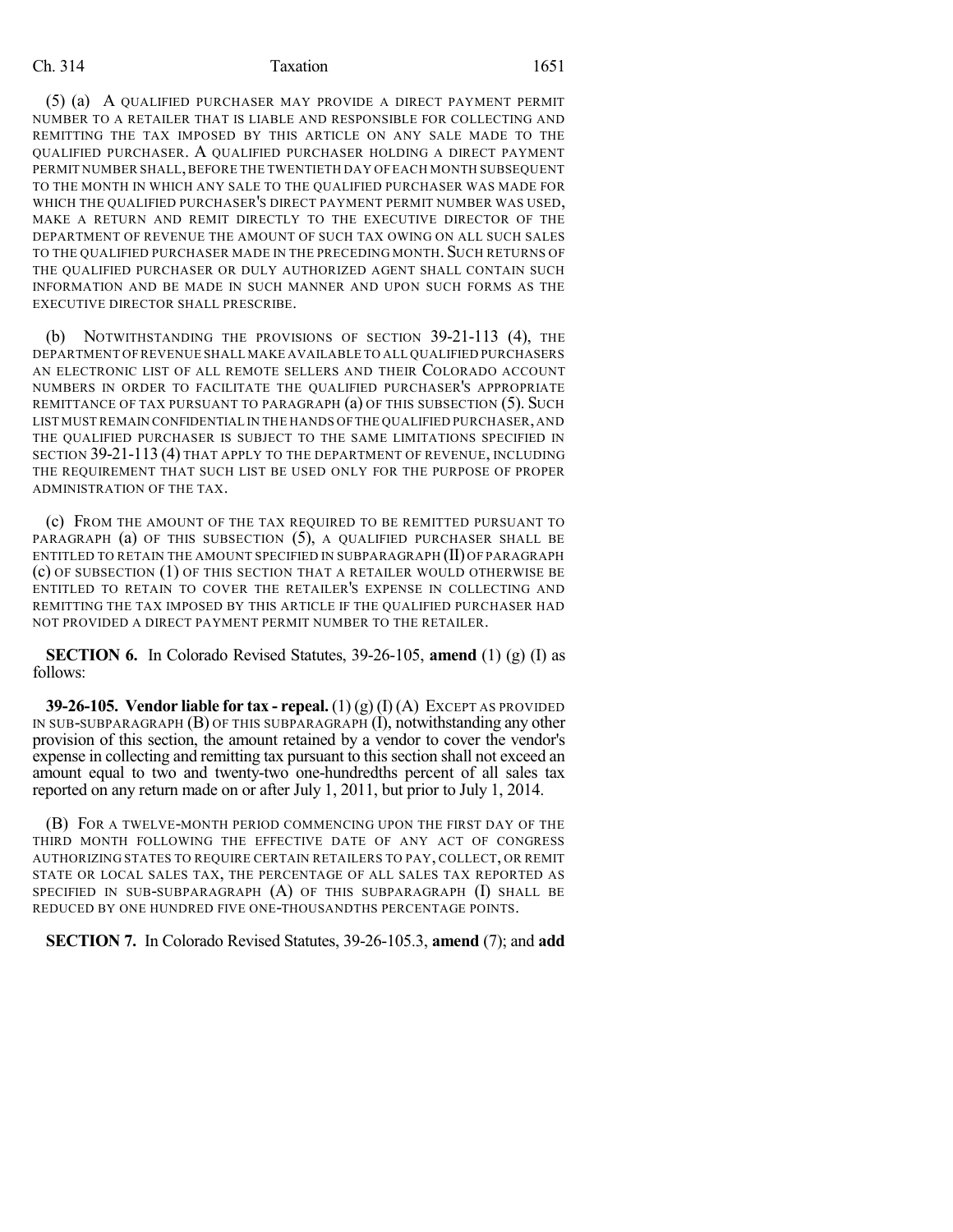(8), (9), and (10) as follows:

**39-26-105.3. Remittance of tax - electronic database - vendor held harmless.** (7) The executive director of the department of revenue shall promulgate rules for the administration of this section. Such rules shall be promulgated in accordance with article 4 of title 24, C.R.S. The DEPARTMENT OF REVENUE SHALL PROVIDE INFORMATION TO REMOTE SELLERS THAT INDICATES THE TAXABILITY OF PRODUCTS AND SERVICES ALONG WITH ANY PRODUCT AND SERVICE EXEMPTIONS FROM SALES TAX IN THE STATE. THE DEPARTMENT OF REVENUE SHALL ALSO PROVIDE TO REMOTE SELLERS A SALES TAX RATE DATABASE AND A DATABASE OF LOCAL TAXING JURISDICTION BOUNDARIES. THE DEPARTMENT OF REVENUE SHALL NOTIFY REMOTE SELLERS AND CERTIFIED SOFTWARE PROVIDERS OF ANY STATE OR LOCAL SALES TAX RATE CHANGE AT LEAST NINETY DAYS BEFORE THE EFFECTIVE DATE OF SUCH A CHANGE. SUBSEQUENT TO ANY SALES TAX RATE CHANGE, THE DEPARTMENT OF REVENUE SHALL UPDATE THE INFORMATION DESCRIBED THIS SUBSECTION (7) ACCORDINGLY.

(8) (a) THE DEPARTMENT OF REVENUE SHALL MAKE AVAILABLE FREE OF CHARGE SOFTWARE TO RETAILERS THAT:

(I) CALCULATES SALES TAXES DUE ON EACH TRANSACTION AT THE TIME THE TRANSACTION IS COMPLETED;

(II) FILES SALES TAX RETURNS; AND

(III) UPDATES TO REFLECT ANY TAX RATE CHANGES FOR THE STATE OR ANY LOCAL TAXING JURISDICTION.

(b) (I) THE DEPARTMENT OF REVENUE MAY CONTRACT WITH ONE OR MORE CERTIFIED SOFTWARE PROVIDERS DESCRIBED IN PARAGRAPH (c) OF THIS SUBSECTION (8), WITHOUT REGARD TO THE REQUIREMENTS IN THE "PROCUREMENT CODE", ARTICLES 101 TO 112 OF TITLE 24, C.R.S., TO PROVIDE THE SOFTWARE OR PROVIDE ACCESS TO THE SOFTWARE DESCRIBED IN PARAGRAPH (a) OF THIS SUBSECTION (8).

(II) A RETAILER MAY ELECT TO COLLECT AND REMIT SALES TAX ON ITS OWN, WITHOUT USING THE SERVICES OF A CERTIFIED SOFTWARE PROVIDER DESCRIBED IN PARAGRAPH (c) OF THIS SUBSECTION (8), OR MAY ELECT TO USE THE SERVICES OF A CERTIFIED SOFTWARE PROVIDER.

(III) IN PROVIDING SOFTWARE FREE OF CHARGE AS DESCRIBED IN SUBPARAGRAPH (I)OF THIS PARAGRAPH (b),THE CONTRACT NEGOTIATED BETWEEN THE DEPARTMENT OF REVENUE AND THE CERTIFIED SOFTWARE PROVIDERS DESCRIBED IN PARAGRAPH (c) OF THIS SUBSECTION (8) MUST PROVIDE THAT ALL OR A PORTION OF THE AMOUNT DESCRIBED IN SECTION  $39-26-105$  (1) (c) (II), MAY NOT BE RETAINED BY THE RETAILER ELECTING TO UTILIZE THE SERVICES OF A CERTIFIED SOFTWARE PROVIDER BUT WILL INSTEAD BE RETAINED BY THE CERTIFIED SOFTWARE PROVIDER AS PAYMENT FOR ITS SERVICES.

(c) THE DEPARTMENT OF REVENUE SHALL ESTABLISH CERTIFICATION PROCEDURES FOR PERSONS TO BE APPROVED AS CERTIFIED SOFTWARE PROVIDERS, WHICH PROCEDURES SHALL INCLUDE A REQUIREMENT THAT SOFTWARE PROVIDED BY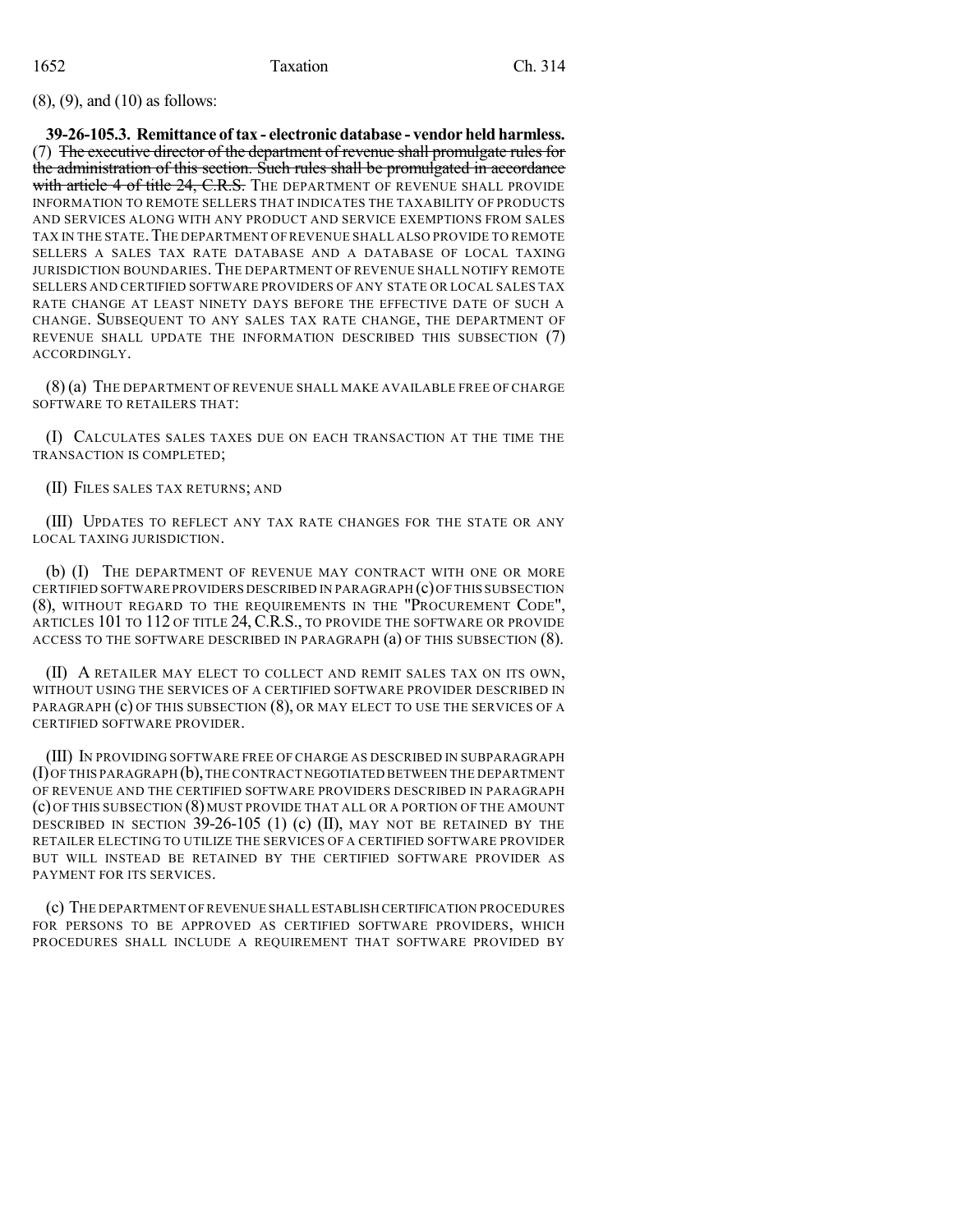#### Ch. 314 Taxation 1653

CERTIFIED SOFTWARE PROVIDERS BE CAPABLE OF CALCULATING AND FILING SALES AND USE TAXES IN ALL STATES QUALIFIED UNDER THE PROPOSED FEDERAL LEGISLATION KNOWN AS THE "MARKETPLACE FAIRNESS ACT OF 2013" THAT, AS OF THE INTRODUCTION OF HOUSE BILL 13-1295, IS BEING CONSIDERED IN CONGRESS.

(9)(a) RETAILERS ARE RELIEVED FROM LIABILITY TO THE STATE OR LOCAL TAXING JURISDICTION FOR THE INCORRECT COLLECTION, REMITTANCE, OR NONCOLLECTION OF SALES TAXES, INCLUDING ANY PENALTIES OR INTEREST, IF THE LIABILITY IS THE RESULT OF AN ERROR OR OMISSION MADE BY A CERTIFIED SOFTWARE PROVIDER DESCRIBED IN PARAGRAPH (c) OF SUBSECTION (8) OF THIS SECTION.

(b) CERTIFIED SOFTWARE PROVIDERS DESCRIBED IN PARAGRAPH (c) OF SUBSECTION (8) OF THIS SECTION ARE RELIEVED FROM LIABILITY TO THE STATE OR ANY LOCAL TAXING JURISDICTION FOR THE INCORRECT COLLECTION, REMITTANCE, OR NONCOLLECTION OF SALES TAXES, INCLUDING ANY PENALTIES OR INTEREST, IF THE LIABILITY IS THE RESULT OF MISLEADING OR INACCURATE INFORMATION PROVIDED BY A RETAILER.

(c) RETAILERS AND CERTIFIED SOFTWARE PROVIDERS DESCRIBED IN PARAGRAPH (c)OF SUBSECTION (8)OF THIS SECTION ARE RELIEVED FROM LIABILITY TO THE STATE OR ANY LOCAL TAXING JURISDICTION FOR INCORRECT COLLECTION,REMITTANCE,OR NONCOLLECTION OF SALES TAXES, INCLUDING ANY PENALTIES OR INTEREST, IF THE LIABILITY IS THE RESULT OF INCORRECT INFORMATION OR SOFTWARE PROVIDED BY THE DEPARTMENT OF REVENUE.

(d) RETAILERS AND CERTIFIED SOFTWARE PROVIDERS DESCRIBED IN PARAGRAPH (c) OF SUBSECTION (8) OF THIS SECTION ARE RELIEVED FROM LIABILITY FOR COLLECTING SALES TAXES AT THE IMMEDIATELY PRECEDING EFFECTIVE STATE AND LOCAL RATES DURING THE NINETY-DAY NOTICE PERIOD DESCRIBED IN SUBSECTION (7) OF THIS SECTION IF THE REQUIRED NOTICE IS NOT PROVIDED.

(10) THE EXECUTIVE DIRECTOR OF THE DEPARTMENT OF REVENUE SHALL PROMULGATE RULES FOR THE ADMINISTRATION OF THIS SECTION. SUCH RULES SHALL BE PROMULGATED IN ACCORDANCE WITH ARTICLE 4 OF TITLE 24, C.R.S.

**SECTION 8.** In Colorado Revised Statutes, **add** 39-26-122.7 as follows:

**39-26-122.7. Filing and remittance of remote sales - standard sales tax reporting form for remote sales - delayed distributions.** (1) EVERY REMOTE SELLER SHALL, ON OR BEFORE THE TWENTIETH DAY OF EACH MONTH, MAKE AN ELECTRONIC RETURN TO THE EXECUTIVE DIRECTOR OF THE DEPARTMENT OF REVENUE FOR THE PRECEDINGCALENDAR MONTH AND ELECTRONICALLY MAKE SUCH REMITTANCE AS SPECIFIED IN SECTION  $39-26-105(1)(c)(I)(B)$ . A REMOTE SELLER'S RETURNS, OR THE RETURNS OF A REMOTE SELLER'S DULY AUTHORIZED AGENT, MUST CONTAIN SUCH INFORMATION AND BE MADE IN SUCH MANNER AND UPON SUCH FORMS AS SPECIFIED IN THIS SECTION.

(2) (a) THE COLLECTION, ADMINISTRATION, AND ENFORCEMENT OF THE LOCAL TAXING JURISDICTION SALES TAX UNDER SECTION 39-26-104 (2) SHALL BE PERFORMED BY THE EXECUTIVE DIRECTOR OF THE DEPARTMENT OF REVENUE IN THE SAME MANNER AS THE COLLECTION, ADMINISTRATION, AND ENFORCEMENT OF THE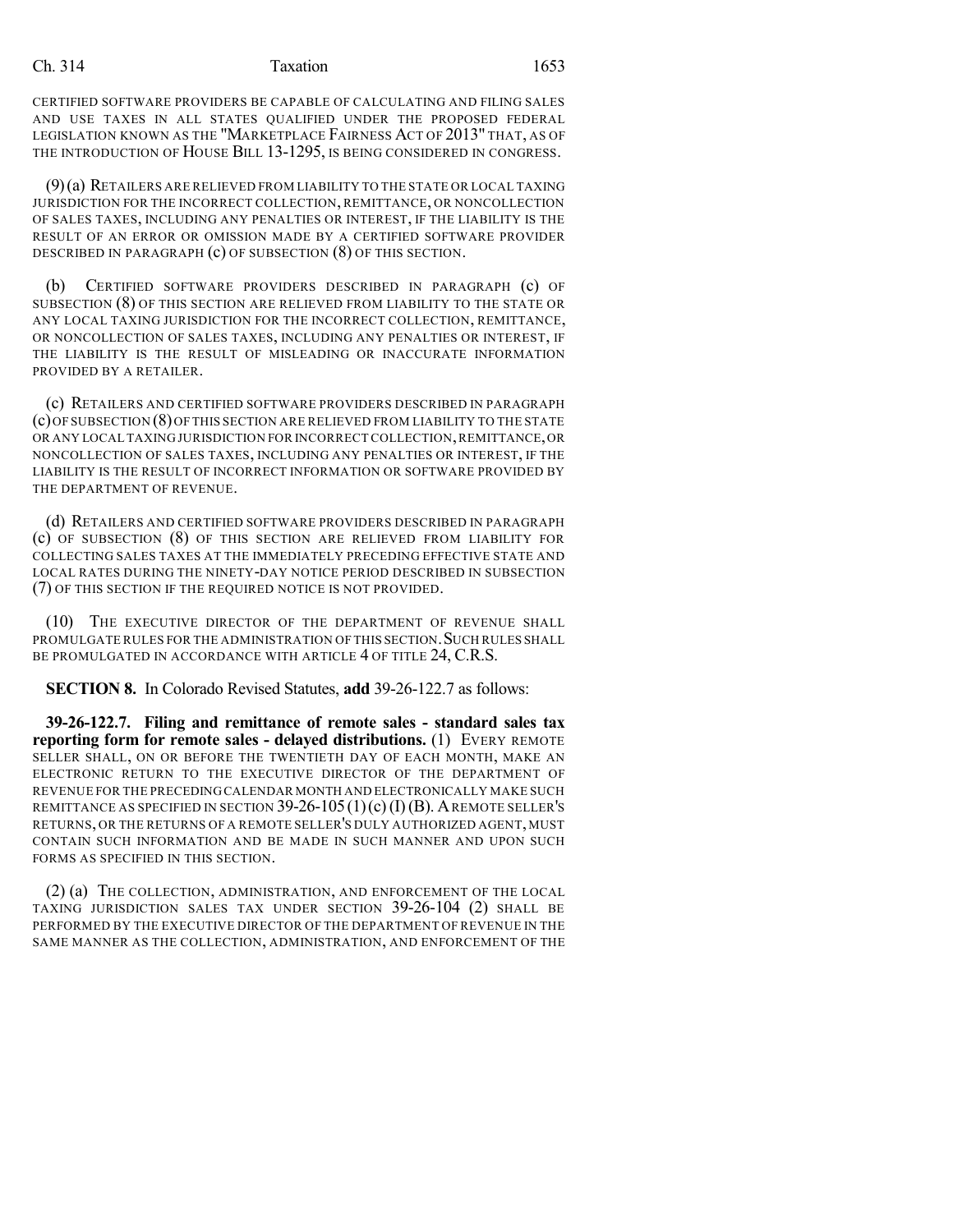COLORADO STATE SALES TAX.

(b) (I) THE CENTRAL AUDIT BUREAU CREATED IN SUBPARAGRAPH (II) OF THIS PARAGRAPH (b) SHALL BE THE SOLE ENTITY WITHIN THE STATE THAT IS RESPONSIBLE FOR AUDITING REMOTE SELLERS. NOTWITHSTANDING ANY OTHER PROVISION OF LAW, NO LOCAL TAXING AUTHORITY SHALL HAVE THE AUTHORITY TO AUDIT ANY REMOTE SELLER.

(II) THE DEPARTMENT OF REVENUE AND LOCAL TAXING JURISDICTIONS SHALL COORDINATE IN THE DEVELOPMENT OF THE CENTRAL AUDIT BUREAU AND SHALL SHARE IN THE COSTS AND STAFFING OF THE BUREAU. THE FUNDING AND STAFFING OF THE CENTRAL AUDIT BUREAU SHALL BE SUFFICIENT TO AUDIT REMOTE SELLERS.

(3) THE EXECUTIVE DIRECTOR OF THE DEPARTMENT OF REVENUE SHALL AT NO CHARGE ADMINISTER, COLLECT, AND DISTRIBUTE ANY SALES TAX IMPOSED BY ANY LOCAL TAXING JURISDICTION ON A REMOTE SALE AUTHORIZED BY SECTION 39-26-104(2).THE EXECUTIVE DIRECTOR SHALL MAKE MONTHLY DISTRIBUTIONS OF SALES TAX COLLECTIONS TO THE APPROPRIATE OFFICIAL IN EACH LOCAL TAXING JURISDICTION.

(4) (a) NOTWITHSTANDING THE PROVISIONS OF SECTION 39-21-113, THE EXECUTIVE DIRECTOR OF THE DEPARTMENT OF REVENUE SHALL REPORT MONTHLY TO EACH LOCAL TAXING JURISDICTION FOR WHICH THE DEPARTMENT OF REVENUE COLLECTS A SALES TAX,INFORMATION IDENTIFYINGREMOTE SELLERS MAKINGSALES WITHIN THE LOCAL TAXING JURISDICTION AND, WHERE THE CHIEF ADMINISTRATIVE OFFICER OR HIS DESIGNEE HAS EXECUTED A MEMORANDUM OF UNDERSTANDING WITH THE DEPARTMENT OF REVENUE PROVIDING FOR CONTROL OF CONFIDENTIAL DATA, THE STATUS OF EACH REMOTE SELLER'S ACCOUNT INCLUDING THE AMOUNT OF SUCH LOCAL TAXING JURISDICTION'S SALES TAX COLLECTED AND PAID BY EACH SUCH REMOTE SELLER.THE EXECUTIVE DIRECTOR OF THE DEPARTMENT OF REVENUE MAY, IN HIS OR HER DISCRETION, PROVIDE ADDITIONAL INFORMATION TO A LOCAL TAXING JURISDICTION CONCERNING COLLECTION AND ADMINISTRATION OF SUCH LOCAL TAXING JURISDICTION'S SALES TAX IF SUCH A MEMORANDUM HAS BEEN EXECUTED.

(b) EXCEPT IN ACCORDANCE WITH JUDICIAL ORDER OR AS OTHERWISE PROVIDED BY LAW, NO OFFICIAL OR EMPLOYEE OF A LOCAL TAXING JURISDICTION RECEIVING SALES TAX INFORMATION FROM THE DEPARTMENT OF REVENUE PURSUANT TO THIS SUBSECTION (4) SHALL DIVULGE OR MAKE KNOWN TO ANY PERSON NOT AN OFFICIAL OR EMPLOYEE OF SUCH LOCAL TAXING JURISDICTION ANY INFORMATION THAT IDENTIFIES OR PERMITS THE IDENTIFICATION OF THE AMOUNT OF SALES TAXES COLLECTED OR PAID BY ANY INDIVIDUAL REMOTE SELLER. THE OFFICIALS OR EMPLOYEES OF ANY LOCAL TAXING JURISDICTION CHARGED WITH THE CUSTODY OF SUCH SALES TAX INFORMATION SHALL NOT BE REQUIRED TO PRODUCE ANY SUCH INFORMATION IN ANY ACTION OR PROCEEDING IN ANY COURT EXCEPT IN AN ACTION OR PROCEEDING UNDER THE PROVISIONS OF THIS ARTICLE TO WHICH THE LOCAL TAXING JURISDICTION HAVING CUSTODY OF THE INFORMATION IS A PARTY, IN WHICH EVENT THE COURT MAY REQUIRE THE PRODUCTION OF, AND MAY ADMIT IN EVIDENCE, SO MUCH OF SAID SALES TAX INFORMATION AS IS PERTINENT TO THE ACTION OR PROCEEDING. ANY OFFICIAL OR EMPLOYEE OF THE LOCAL TAXING JURISDICTION WHO WILLFULLY VIOLATES ANY OF THE PROVISIONS OF THIS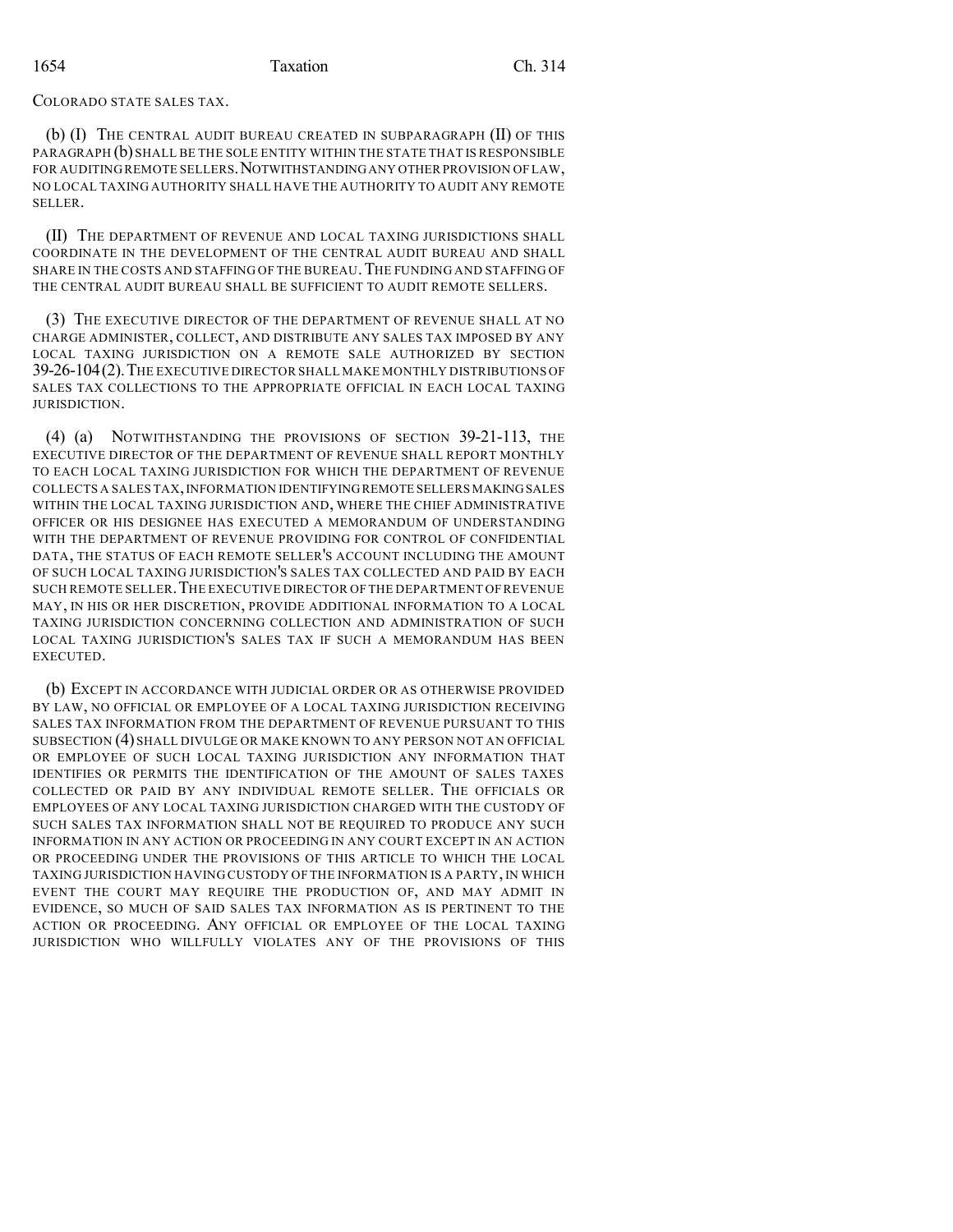#### Ch. 314 **Taxation** 1655

SUBSECTION (4) IS GUILTY OF A MISDEMEANOR AND, UPON CONVICTION THEREOF, SHALL BE PUNISHED BY A FINE OF NOT MORE THAN ONE THOUSAND DOLLARS AND SHALL BE DISMISSED FROM OFFICE.

(5) THE EXECUTIVE DIRECTOR OF THE DEPARTMENT OF REVENUE SHALL PRESCRIBE A STANDARD ELECTRONIC SALES TAX REPORTING FORM FOR REMOTE SALES. SUCH FORM SHALL BE SEPARATE FROM THE STATE FORM AND SHALL BE THE ONLY SALES TAX REPORTING FORM REQUIRED TO BE USED BY ANY REMOTE SELLER. SUCH FORM SHALL ALLOW A REMOTE SELLER TO REPORT ALL SALES AND USE TAXES COLLECTED FOR A LOCAL GOVERNMENT ON SUCH FORM.

(6) IF ANY SALES TAX TO BE DISTRIBUTED PURSUANT TO THIS SECTION IS NOT DISTRIBUTED WITHIN SIXTY DAYS AFTER THE PROCESSING DATE, INTEREST SHALL BE ADDED TO THE UNDISTRIBUTED AMOUNT FROM THE SIXTIETH DAY AFTER THE PROCESSING DATE UNTIL THE DATE SUCH SALES TAX IS DISTRIBUTED. THE RATE OF SAID INTEREST SHALL BE EQUAL TO THE AVERAGE RATE, ROUNDED TO ONE ONE-THOUSANDTH OF A PERCENT, BEING EARNED BY THE INVESTMENT OF MONEYS IN THE STATE TREASURY FOR THE SAME PERIOD.

**SECTION 9.** In Colorado Revised Statutes, 24-46-303, **amend** (12) asfollows:

**24-46-303. Definitions.** As used in this part 3, unless the context otherwise requires:

(12) "State sales tax increment revenue" means the portion of the revenue derived from state sales taxes, NOT INCLUDING ANY SALES TAXES FOR REMOTE SALES AS SPECIFIED IN SECTION 39-26-104 (2), C.R.S., collected within a designated regional tourism zone in excess of the amount of base year revenue.

**SECTION 10.** In Colorado Revised Statutes, 29-2-106, **amend** (2) as follows:

**29-2-106. Collection - administration - enforcement.** (2) The effective date of any countywide sales tax or city or town sales tax adopted under the provisions of this article shall be either January 1 or July 1 following the date of the election in which such county sales tax proposal is approved; and notice of the adoption of any county sales tax proposal shall be submitted by the county clerk and recorder or by the clerk of the city council or board of trustees of a city or town to the executive director of the department of revenue at least forty-five days prior to the effective date of such tax. If such a sales tax proposal is approved at an election held less than forty-five days prior to the January 1 or July 1 following the date of election, such tax shall not be effective until the next succeeding January 1 or July 1 AS SET FORTH IN SECTION 39-26-104 (2) (c), C.R.S.

**SECTION 11.** In Colorado Revised Statutes, 30-20-604.5, **amend** (1) as follows:

**30-20-604.5. District sales tax.** (1) The board of any county or of any city that has been authorized to become a city and county pursuant to an amendment to the state constitution that has been approved by the registered electors of the state of Colorado and that subsequently becomes a city and county for the purpose of funding all or a portion of the cost of any improvements constructed or transportation services provided pursuant to section  $30-20-603(1)(a)$ ,  $(1)(a.5)$ , and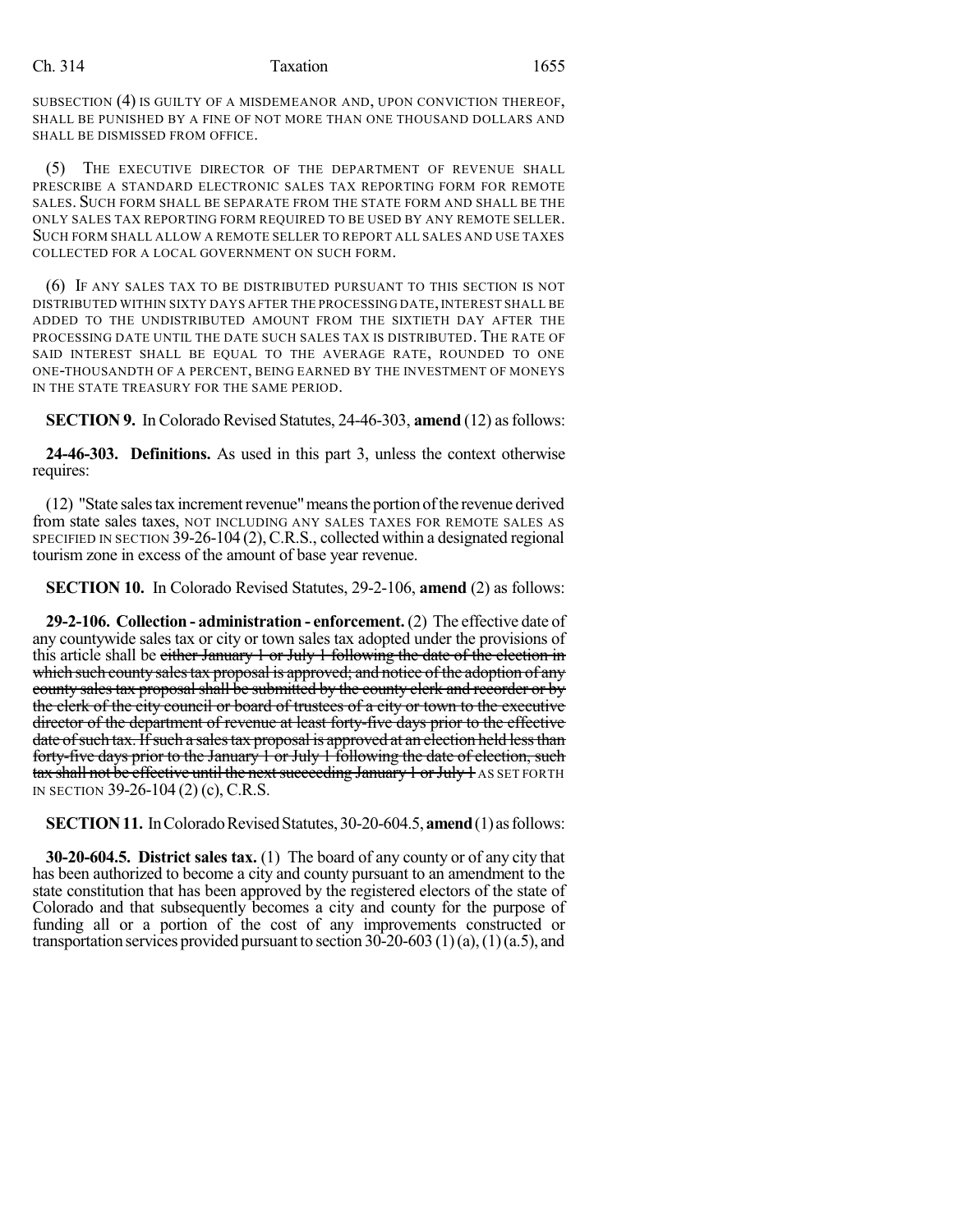### 1656 Taxation Ch. 314

(1) (c), may levy a sales tax throughout the district upon every transaction or other incident with respect to which a sales tax is authorized pursuant to section 29-2-105, C.R.S.; except that such tax may be levied only upon those transactions specified in section 39-26-104 (1) (a), (1) (b), (1) (e), and (1) (f), C.R.S., AND MAY NOT INCLUDE ANY SALES TAXES FOR REMOTE SALES AS SPECIFIED IN SECTION 39-26-104 (2), C.R.S. The board may, in its discretion, levy or continue to levy a sales tax on the sales of low-emitting motor vehicles, power sources, or parts used for converting such power sources as specified in section 39-26-719 (1), C.R.S.

**SECTION 12.** In Colorado Revised Statutes, 31-25-107, **amend** (9) (a) (I) as follows:

**31-25-107. Approval of urban renewal plans by local governing body.** (9) (a) Notwithstanding any law to the contrary, any urban renewal plan, as originally approved or as later modified pursuant to this part 1, may contain a provision that taxes, if any, levied after the effective date of the approval of such urban renewal plan upon taxable propertyin an urban renewal area each year orthat municipal sales taxes collected within said area, or both such taxes, by or for the benefit of any public body shall be divided for a period not to exceed twenty-five years after the effective date of adoption of such a provision, as follows:

(I) That portion of the taxes which are produced by the levy at the rate fixed each year by or for each such public body upon the valuation for assessment of taxable property in the urban renewal area last certified prior to the effective date of approval ofthe urban renewal plan or, asto an area later added to the urban renewal area, the effective date of the modification of the plan, or that portion of municipal sales taxes, NOT INCLUDING ANY SALES TAXES FOR REMOTE SALES AS SPECIFIED IN SECTION 39-26-104 (2), C.R.S., collected within the boundaries of said urban renewal area in the twelve-month period ending on the last day of the month prior to the effective date of approval of said plan, or both such portions, shall be paid into the funds of each such public body as are all other taxes collected by or for said public body.

**SECTION 13.** In Colorado Revised Statutes, 31-25-807, **amend** (3) (a) introductory portion as follows:

**31-25-807. Powers- duties.**(3)(a) Notwithstanding anylawto the contrary and subject to the provisions of subparagraph (IV) of this paragraph (a), any such plan of development as originally adopted by the board or as later modified pursuant to this part 8 may, after approval by the governing body of the municipality, contain a provision that taxes, if any, levied after the effective date of the approval of such plan of development by said governing body upon taxable property within the boundaries of the plan of development area each year or that municipal sales taxes, NOT INCLUDING ANY SALES TAXES FOR REMOTE SALES AS SPECIFIED IN SECTION 39-26-104 (2), C.R.S., collected within said area, or both such taxes, by or for the benefit of any public body shall be divided for a period not to exceed thirty years or such longer period as provided for in subparagraph (IV) of this paragraph (a) after the effective date of approval by said governing body of such a provision, as follows:

**SECTION 14. Appropriation.** (1) In addition to any other appropriation, there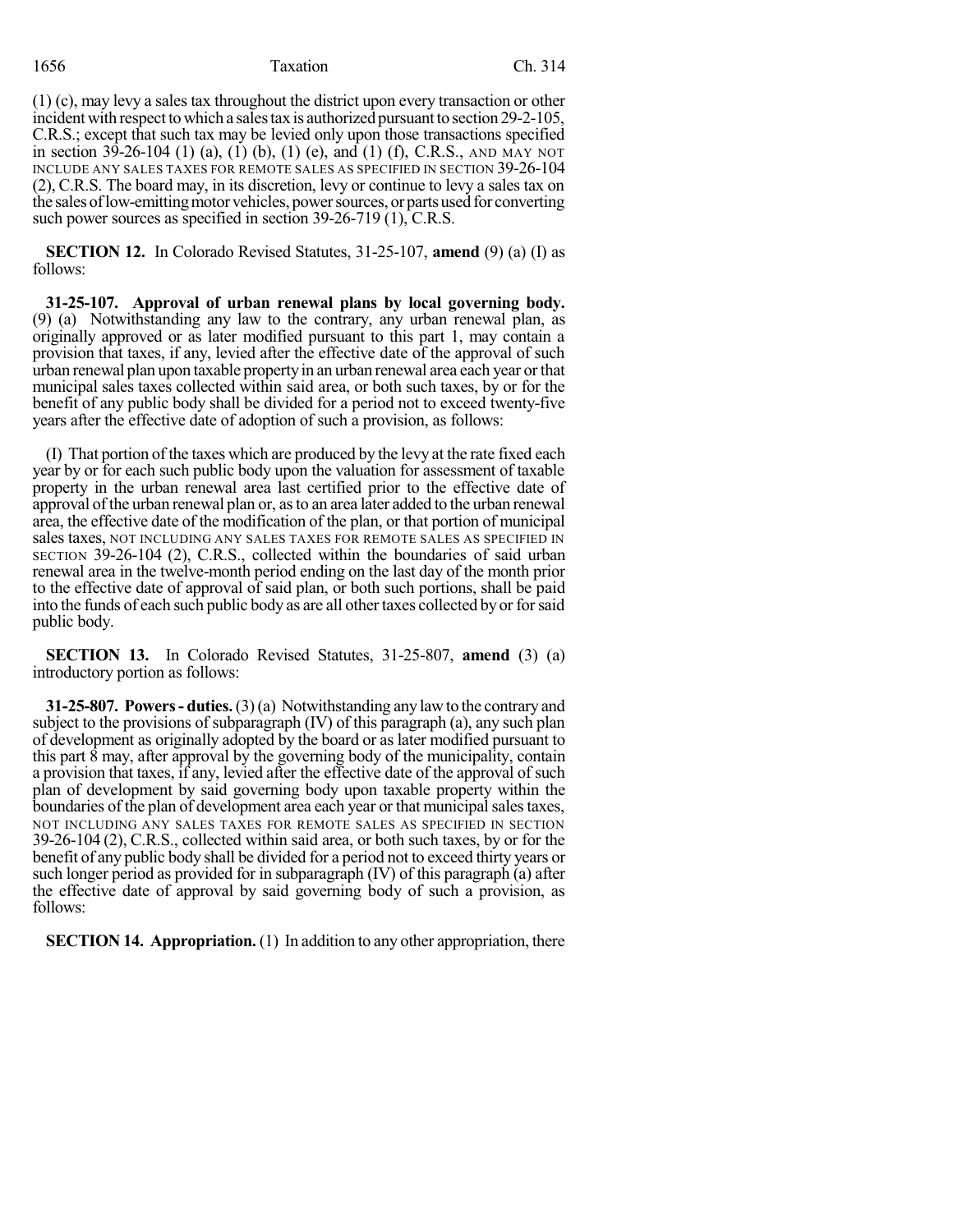is hereby appropriated, out of any moneys in the general fund, not otherwise appropriated, to the department of revenue, for the fiscal year beginning July 1, 2013, the sum of \$2,502,786, or so much thereof as may be necessary, to be allocated for the implementation of this act as follows:

(a) \$362,786 for allocation to the information technology division for the purchase of computer center services; and

(b) \$2,140,000 for allocation to the taxation business group, administration, for CITA annual maintenance and support.

(2) In addition to any other appropriation, there is hereby appropriated to the governor - lieutenant governor - state planning and budgeting, for the fiscal year beginning July 1, 2013, the sum of \$362,786, or so much thereof as may be necessary, for allocation to the office of information technology, for the provision of computer center services for the department of revenue related to the implementation of this act. Said sum is from reappropriated funds received from the department of revenue out of the appropriation made in paragraph  $(a)$  of subsection  $(1)$  of this section.

**SECTION 15. Severability.** If any provision of this act or the application thereof to any person or circumstance is held invalid, such invalidity does not affect other provisions or applications of the act that can be given effect without the invalid provision or application, and to this end the provisions of this act are declared to be severable.

**SECTION 16. Effective date.** (1) Except as otherwise provided in this section, section 6 of this act takes effect upon passage and the remainder of this act takes effect July 1, 2014.

(2) Section 7 of this act takes effect only if the proposed federal legislation known as the "Marketplace Fairness Act of 2013" that, as of the introduction of House Bill 13-1295, is being considered in congress is enacted and takes effect either upon the effective date of this act or the effective date of the "Marketplace Fairness Act of 2013", whichever is later. The department of revenue shall send the revisor of statutes written notice that this requirement has been met within thirty days of enactment of the "Marketplace Fairness Act of 2013" by congress.

(3) Section 10 ofthis act takes effect onlyif congress enacts an act that authorizes states to require certain retailers to pay, collect, or remit state or local sales taxes and takes effect either upon the effective date of this act or the effective date of such act of congress, whichever islater. The department of revenue shallsend the revisor of statutes written notice that this requirement has been met within thirty days of enactment of such an act by congress.

(4) Section 14 of this act takes effect on a date between July 1, 2013, but before July 1, 2014, only if congress enacts an act that authorizes states to require certain retailers to pay, collect, or remit state or local sales taxes during that period. The department of revenue shall send the revisor of statutes written notice that this requirement has been met within thirty days of enactment of such an act by congress.